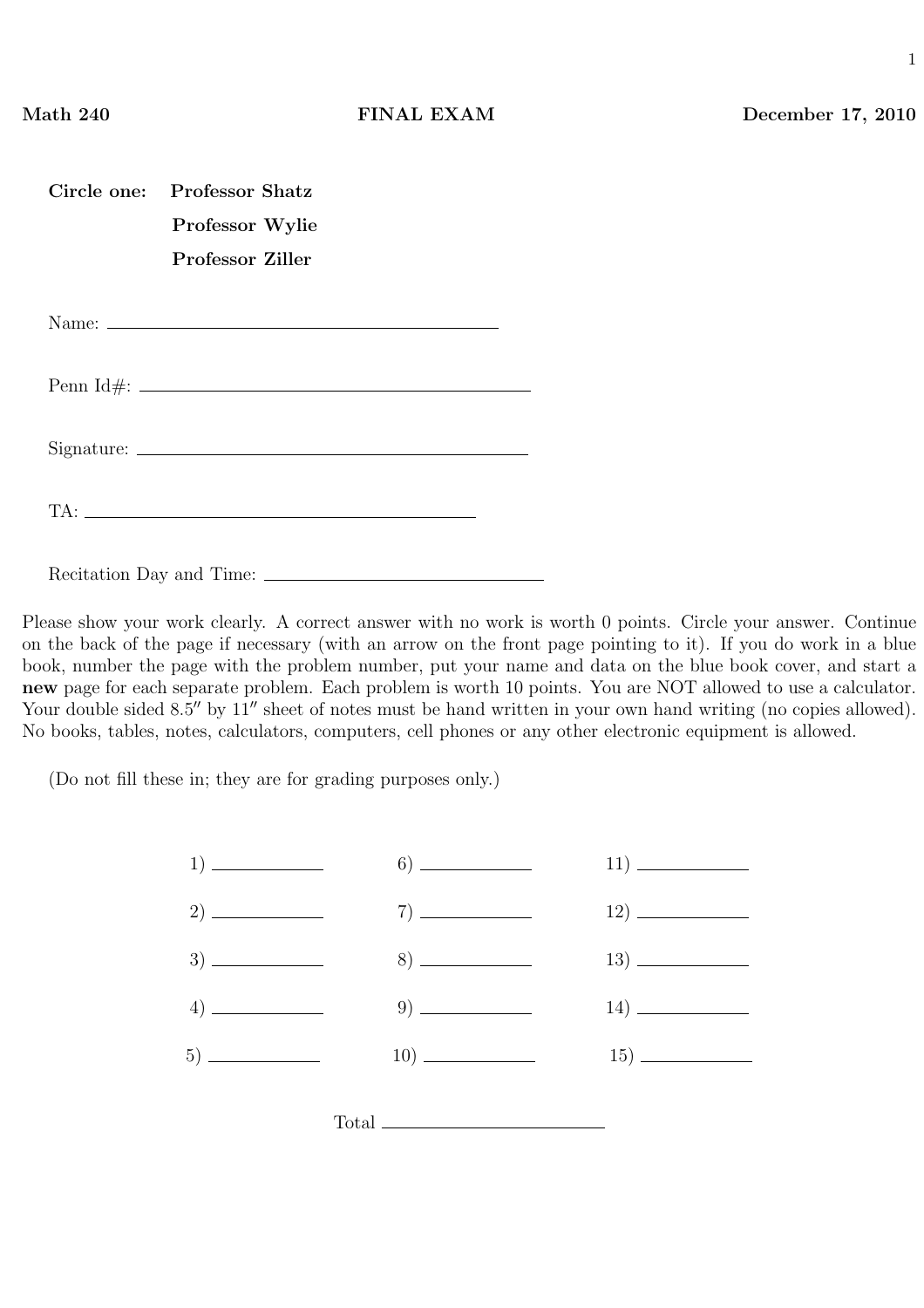1. Consider the matrices

$$
A = \left(\begin{array}{rr} 1 & 2 & 1 \\ -1 & 1 & 1 \end{array}\right) \quad B = \left(\begin{array}{rr} 1 & 2 \\ -2 & 1 \end{array}\right)
$$

One of the two combinations,  $AA^T B$  or  $ABA^T$ , is well defined. What is the determinant of the well defined matrix?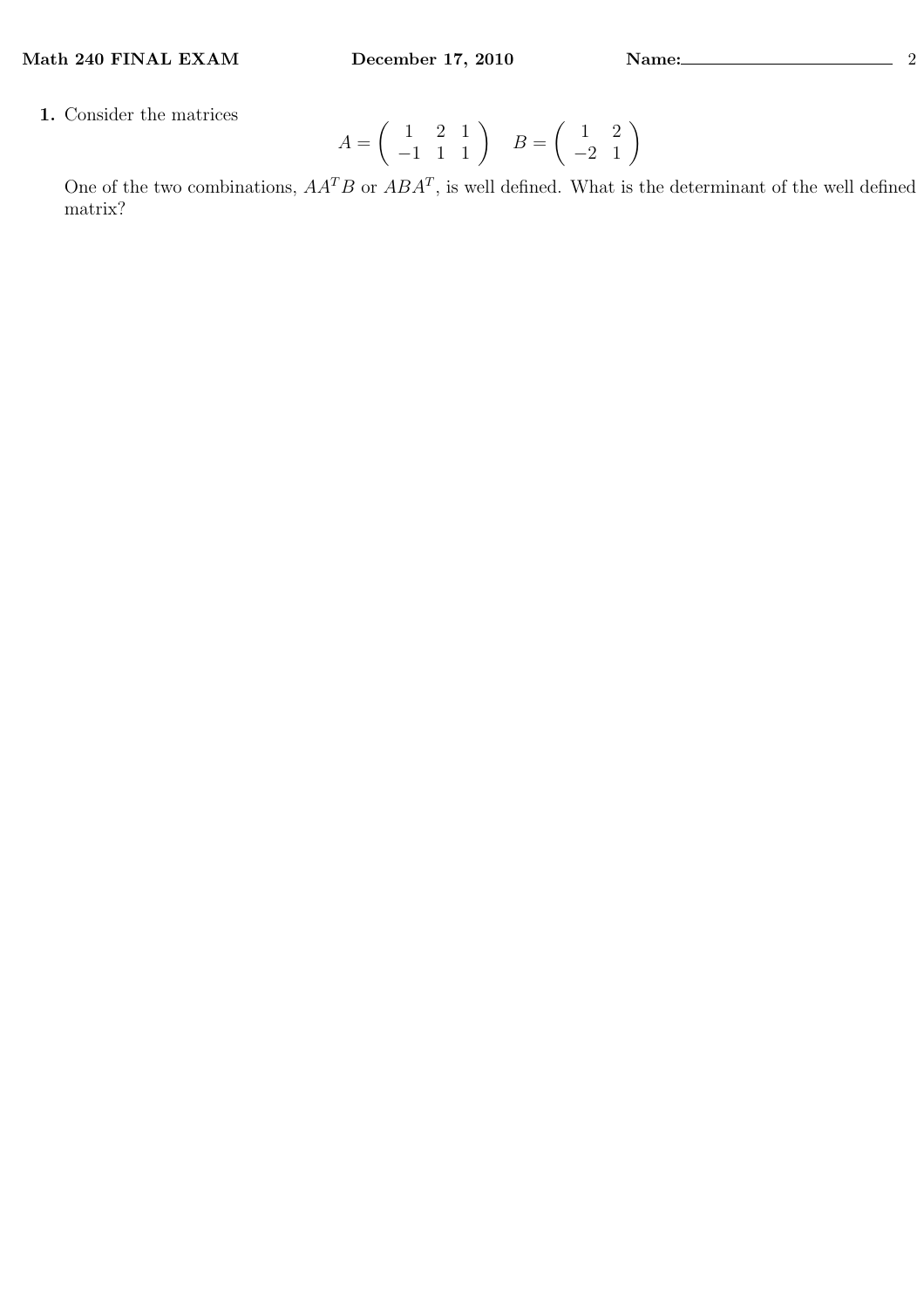Math 240 FINAL EXAM December 17, 2010 Name: 33

**2.** For which values of  $k$  are the vectors

$$
\left(\begin{array}{c}0\\1\\k\end{array}\right), \left(\begin{array}{c}1\\k\\0\end{array}\right), \left(\begin{array}{c}1\\5\\6\end{array}\right)
$$

linearly dependent?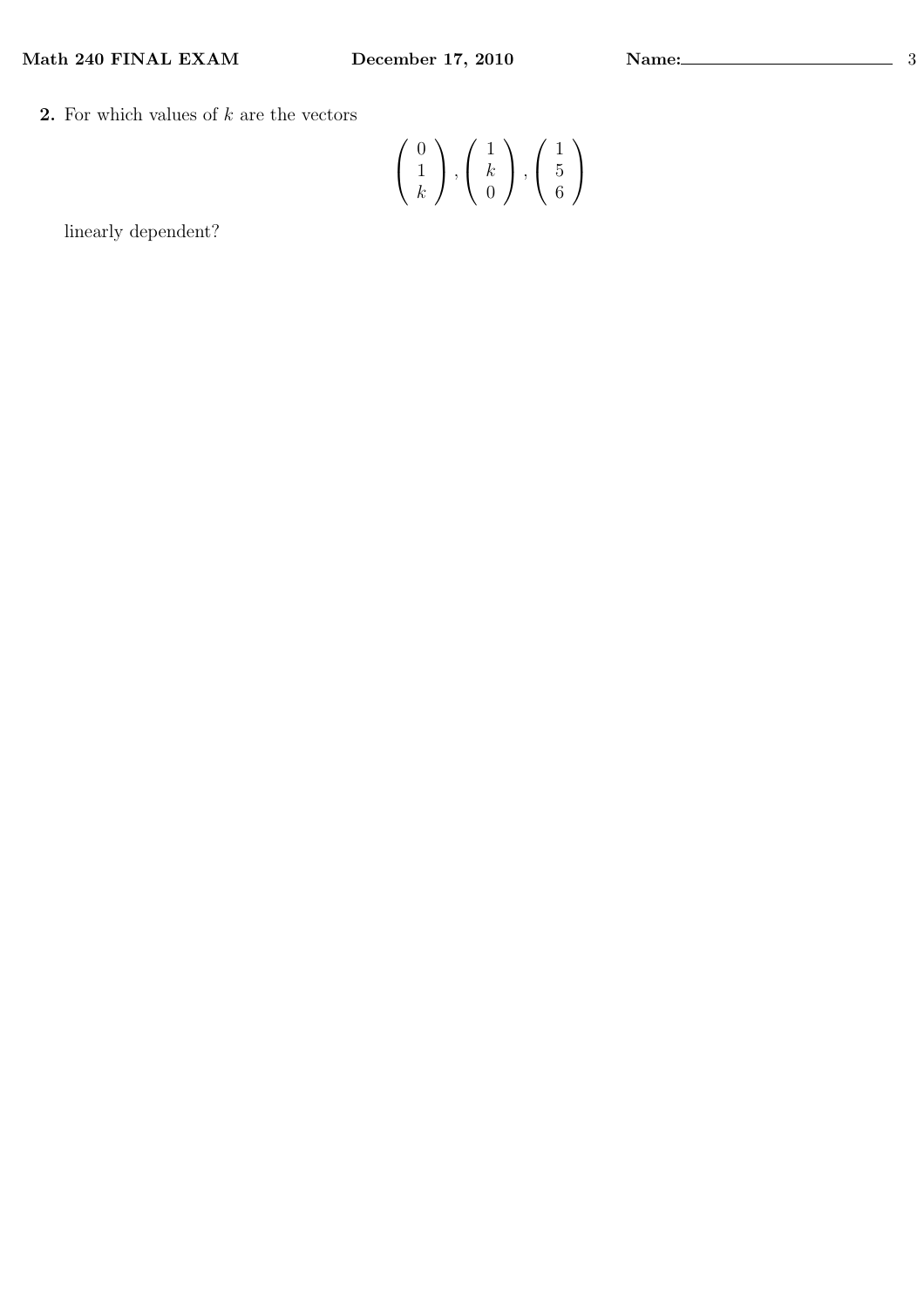3. Let

$$
A = \left(\begin{array}{ccc} a_1 & b_1 & c_1 \\ a_2 & b_2 & c_2 \\ a_3 & b_3 & c_3 \end{array}\right).
$$

## Suppose that  $det(A) = 2$  and let

$$
B = \left(\begin{array}{cccc} b_1 & a_1 & 2c_1 - a_1 \\ b_2 & a_2 & 2c_2 - a_2 \\ b_3 & a_3 & 2c_3 - a_3 \end{array}\right).
$$

What is  $det(2AB)$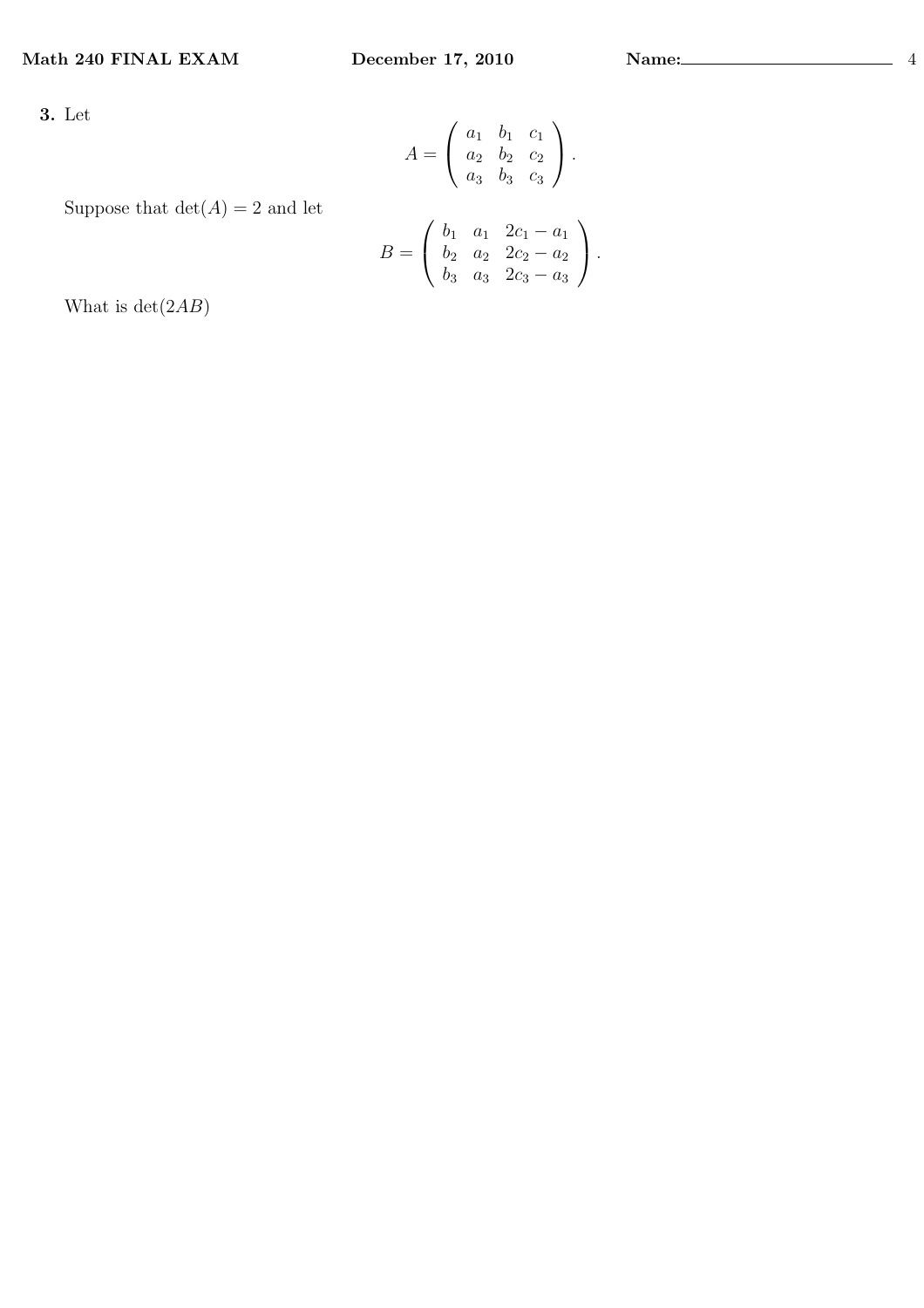Math 240 FINAL EXAM December 17, 2010 Name: 5

4. For what values of  $k$  is the matrix

$$
A = \left(\begin{array}{rrr} 1 & 0 & 0 \\ 0 & 2 & k \\ 0 & 0 & k \end{array}\right)
$$

diagonalizable?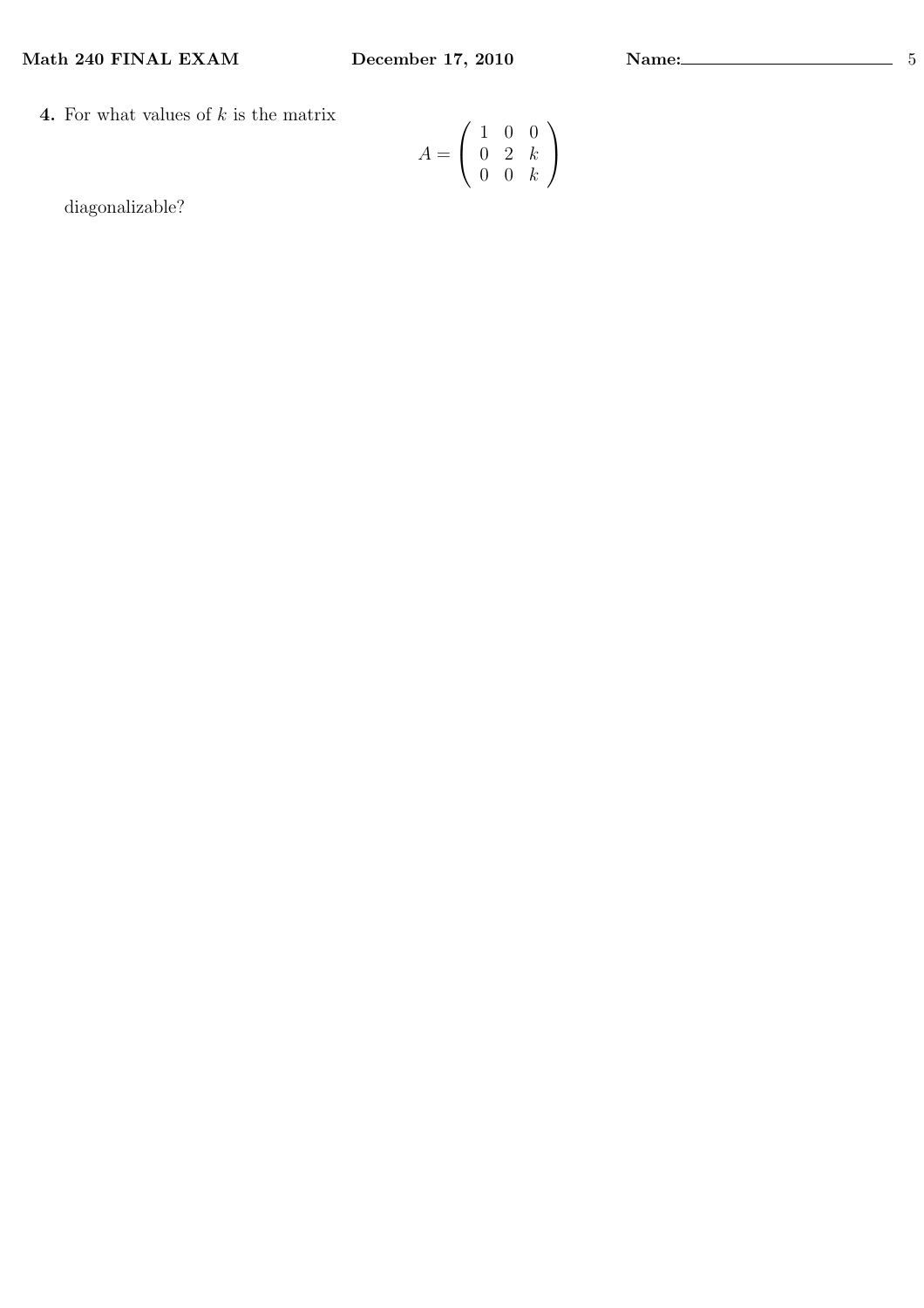5. Find the inverse of the matrix

$$
A = \left(\begin{array}{rrr} 1 & 0 & -1 \\ 1 & -1 & 0 \\ 0 & -1 & -1 \end{array}\right)
$$

and compute det A.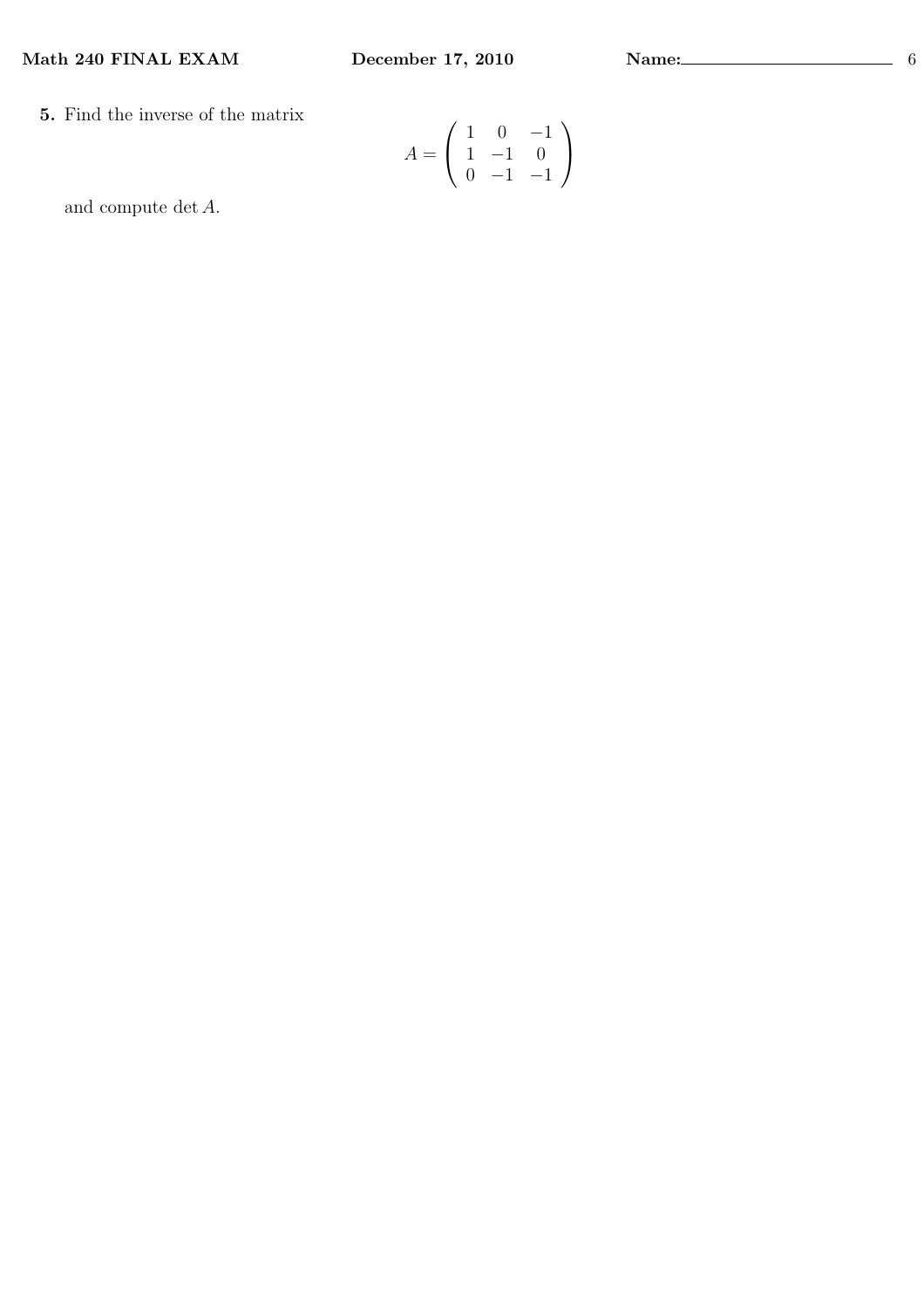6. Find the solution to the system of differential equations

$$
X' = \begin{pmatrix} 3 & 1 \\ 0 & 1 \end{pmatrix} X
$$

where  $X(t) = (x(t), y(t))^T$  with initial conditions  $X(0) = (1, 2)^T$ .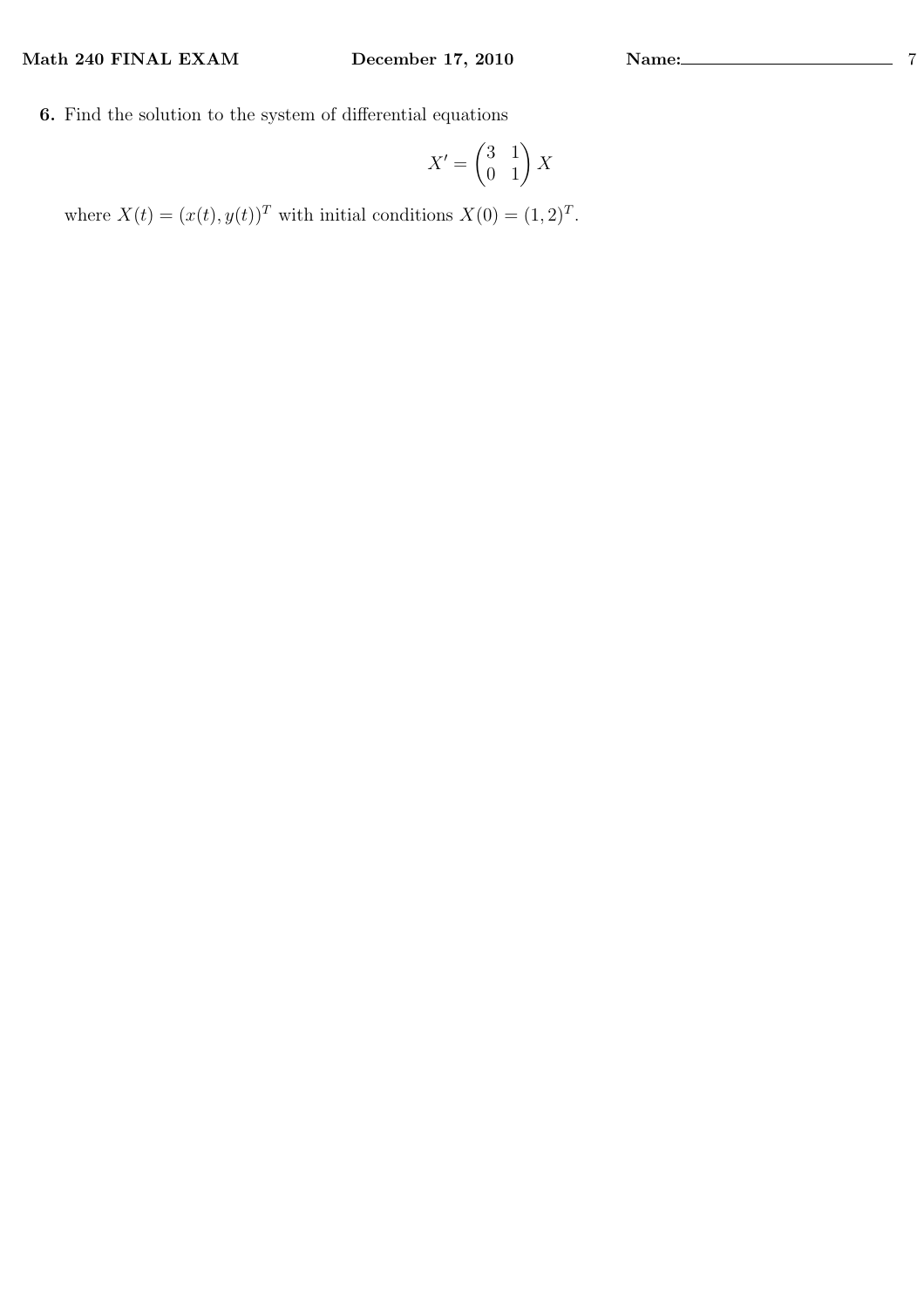7. For the differential equation

$$
x^2y'' - 6y = 0
$$

we seek the solution which is bounded at  $x = 0$  (i.e.  $\lim_{x\to 0} y(x) < \infty$ ) and equals 2 when  $x = 1$ . Write down the general solution first and then determine the bounded solution satisfying the above conditions.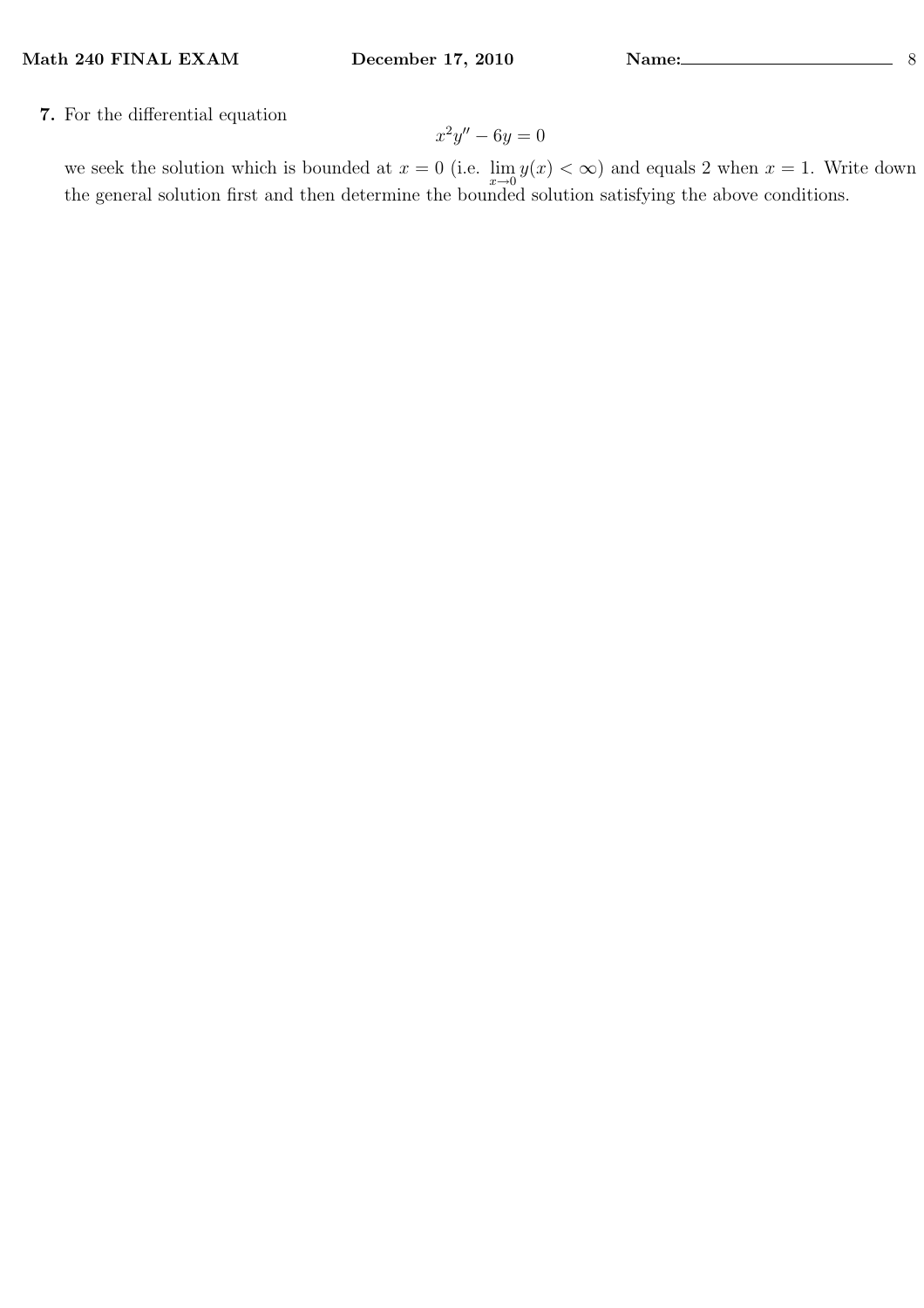8. Find the solution of the differential equation

$$
y'' + y = e^x
$$

with initial conditions  $y(0) = 0$  and  $y'(0) = \frac{3}{2}$ 2 .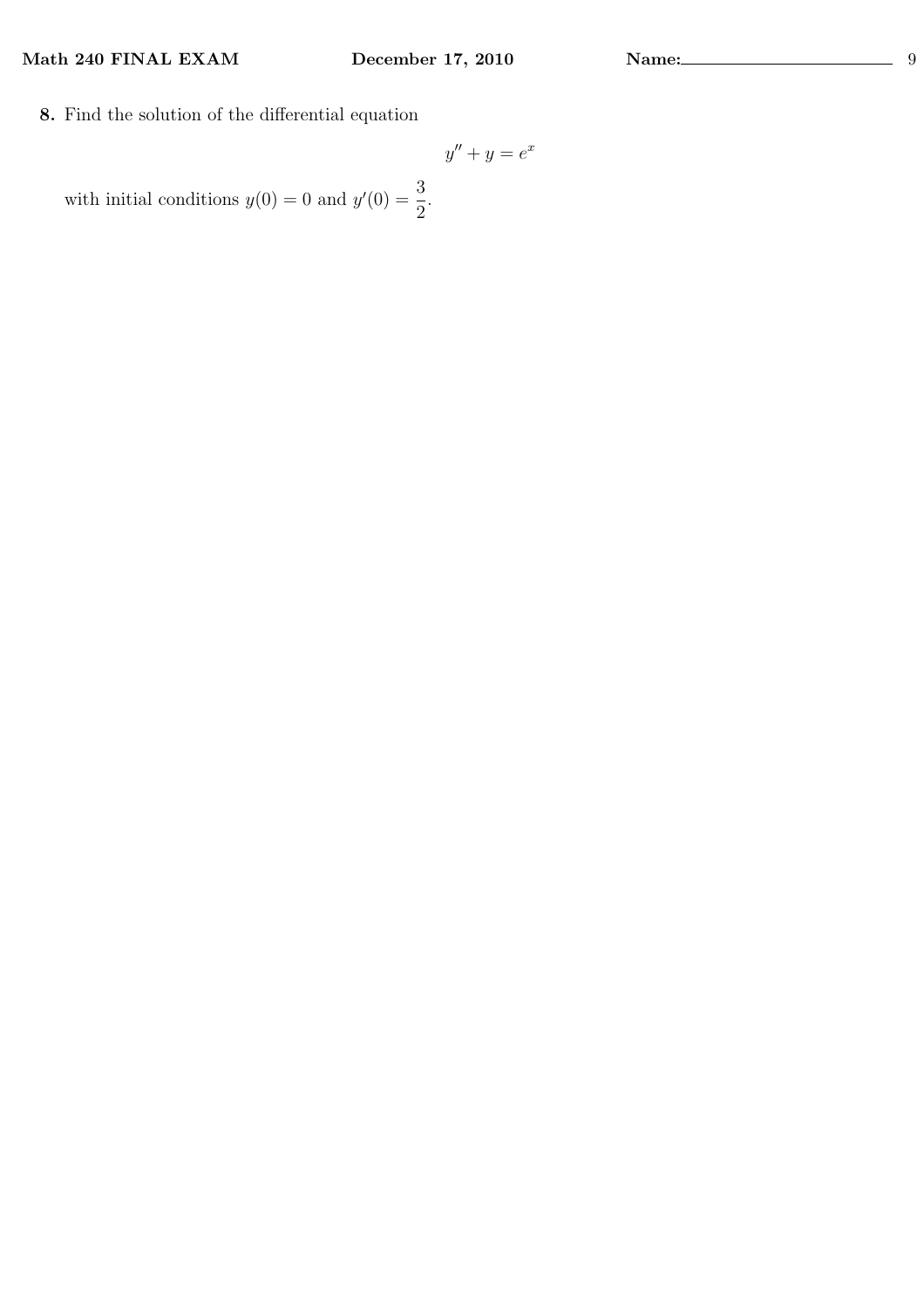9. Find the solution of the differential equation

$$
y'' - 4y = e^{2x}
$$

with initial conditions  $y(0) = 0$  and  $y'(0) = 0$ .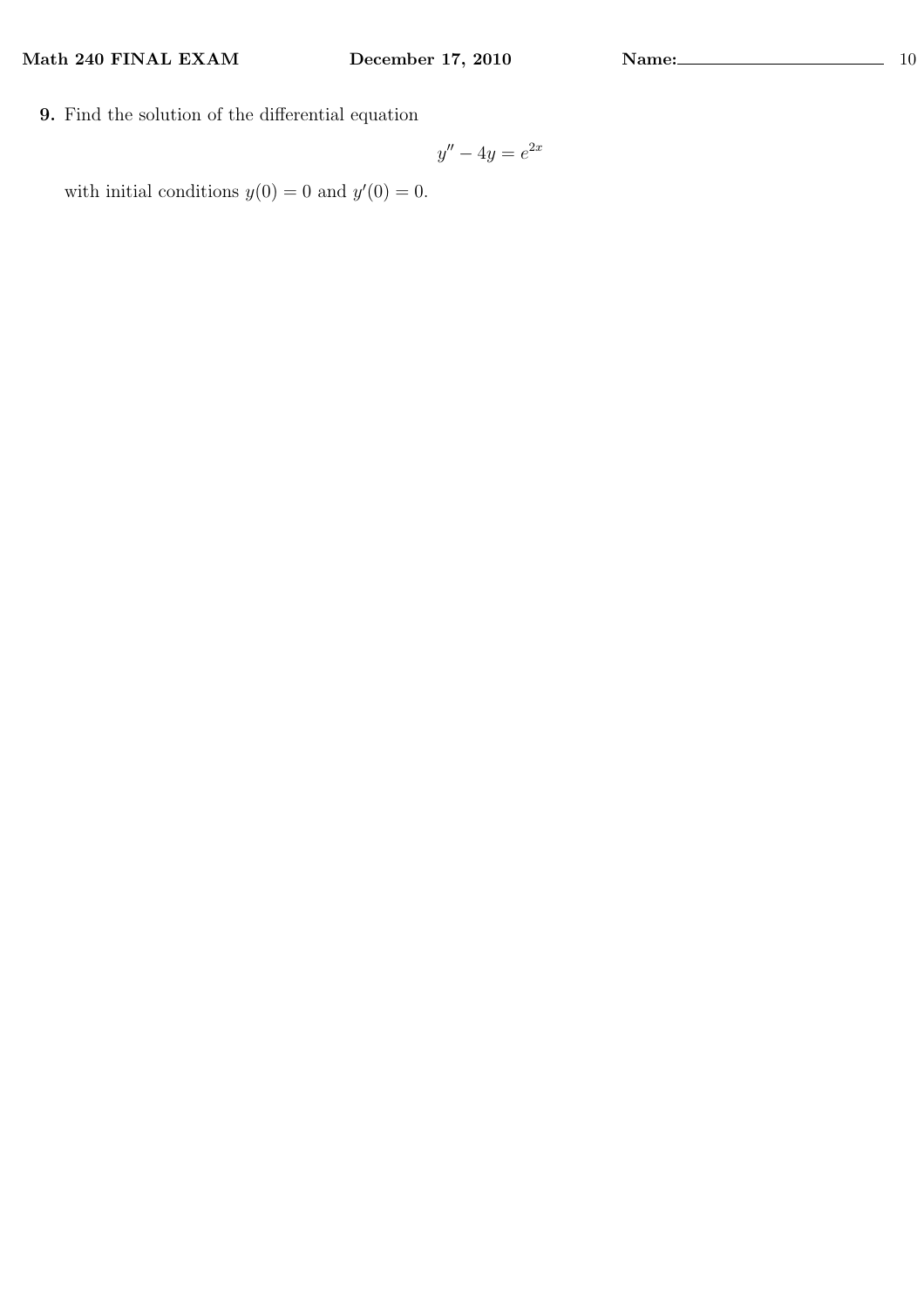10. The differential equation

 $xy'' - 2y = 0$ 

has a power series solution of the form:

$$
y = x(a_0 + a_1x + a_2x^2 + a_3x^3 \dots)
$$

We seek the solution for which  $y'(0) = 1$ . Determine the recursion relation for the coefficients and write down the first 4 non-zero terms.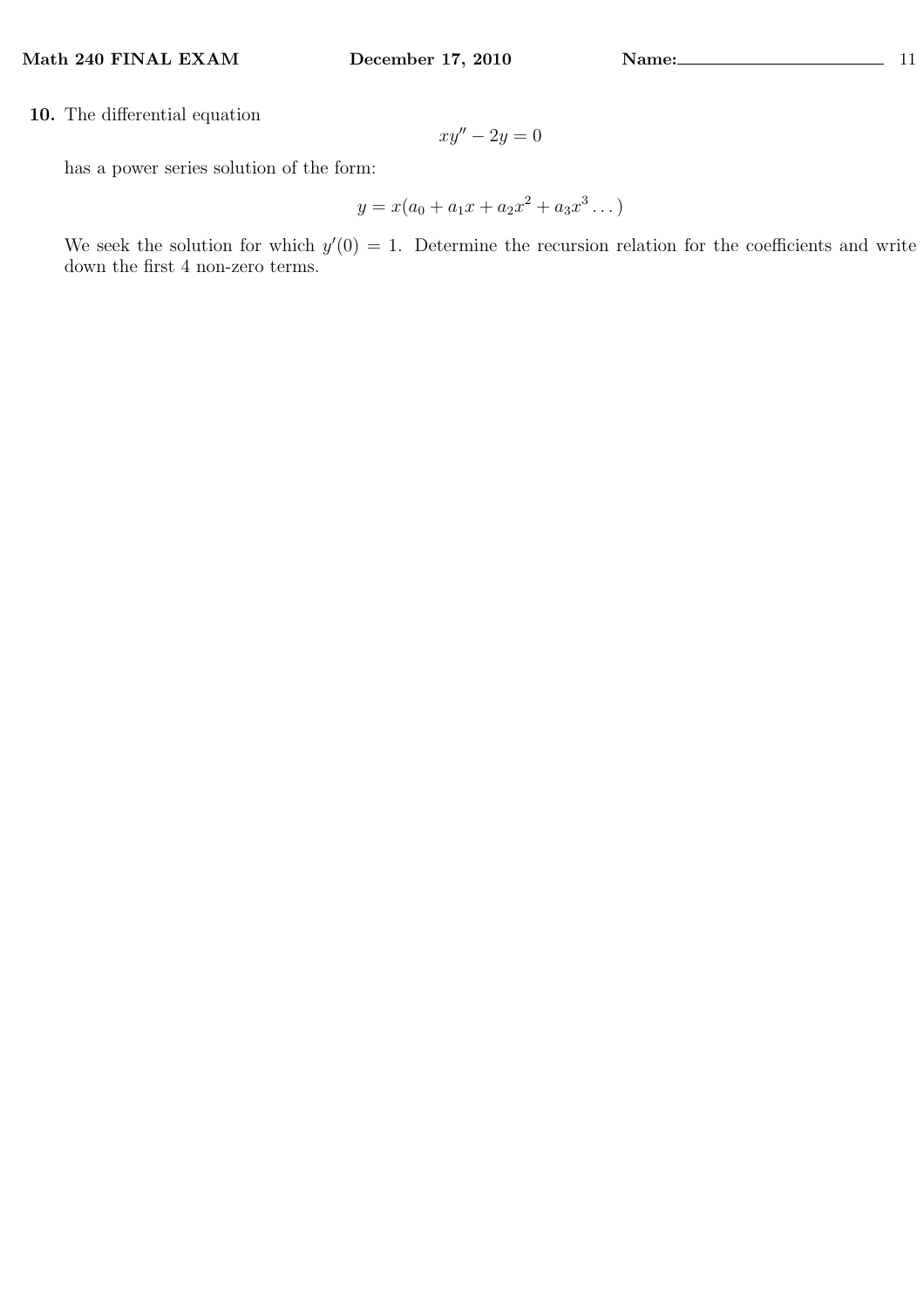11. Determine the value of the line integral

$$
\int_C 6x^2 e^{2x^3 - 2y^3} dx - 6y^2 e^{2x^3 - 2y^3} dy
$$

where C is the semicircle  $x^2 + y^2 = 1$ ,  $y \ge 0$ , traversed from  $(-1, 0)$  to  $(1, 0)$ .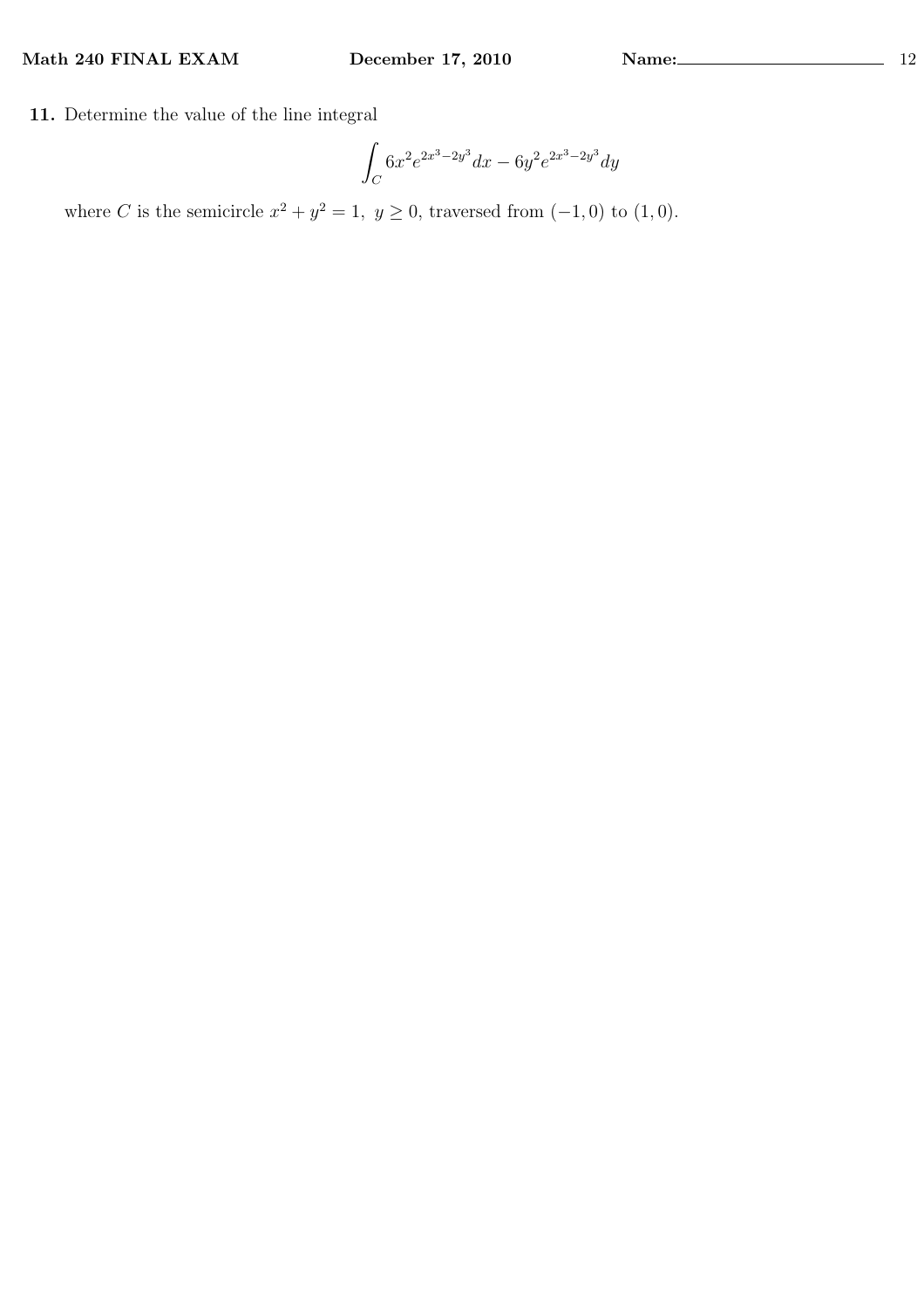12. Find the value of  $a$  so that the line integral

$$
\int_C ay^3zdx+xy^2zdy+\frac{1}{3}xy^3dz
$$

is independent of the path, C, taken between any two given points.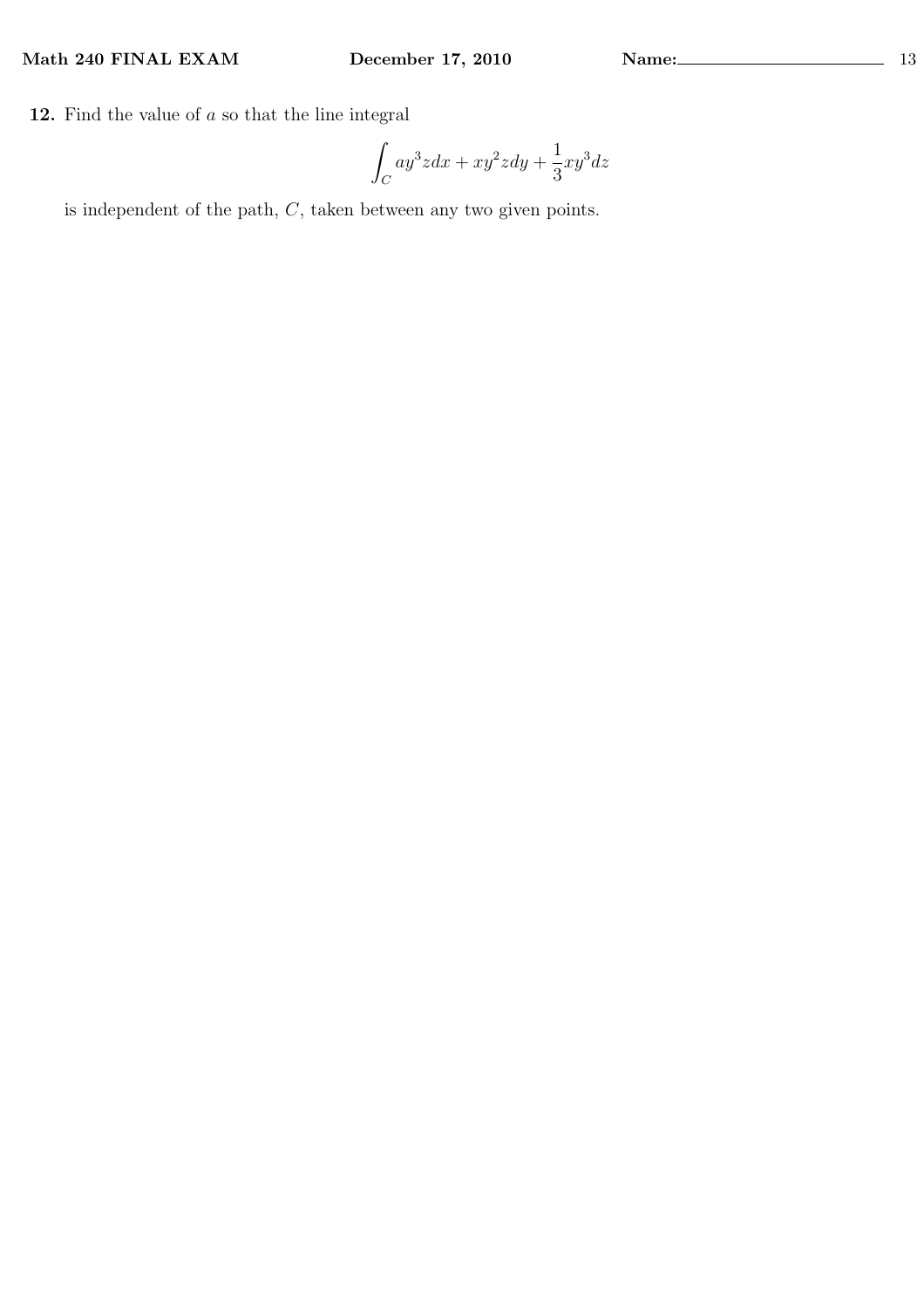13. Find the outward flux

$$
\iint_S \mathbf{F} \cdot \mathbf{n} \; \mathrm{d} \mathbf{S}
$$

of the vector field

$$
\mathbf{F} = 4xy^2\mathbf{i} + 3y\mathbf{j} + 4zx^2\mathbf{k}
$$

where the surface S is the boundary of the region  $1 \leq x^2 + y^2 \leq 4$ ,  $0 \leq z \leq 1$ .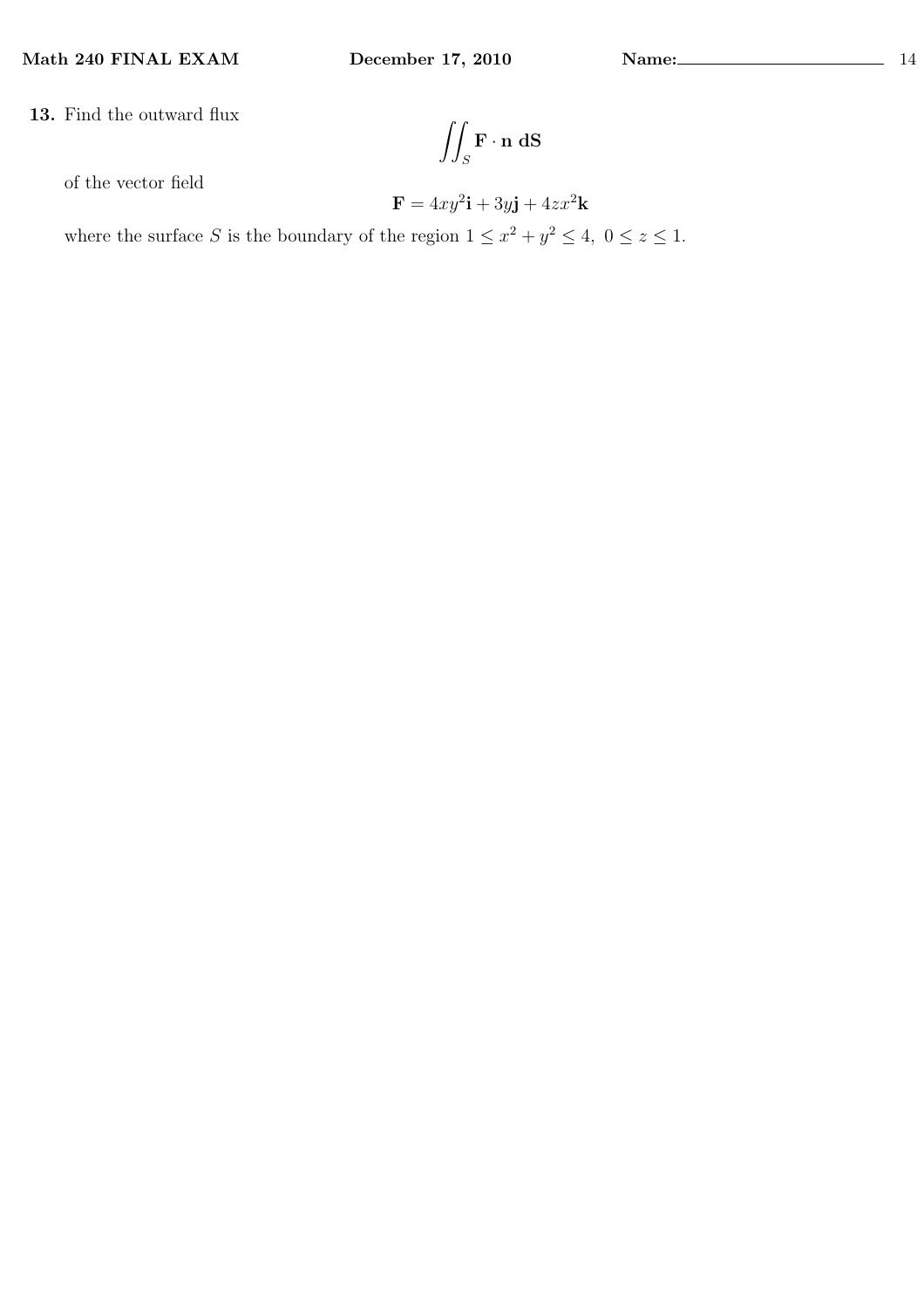$\overline{a}$ S  $\operatorname{curl} \mathbf{F} \cdot \mathbf{n} \ \mathrm{d} \mathbf{S}$ 

where

$$
\mathbf{F} = xz\mathbf{i} + (zy - 2y)\mathbf{j} + y^2z\mathbf{k}
$$

and S is the cone  $z^2 = x^2 + y^2$  with  $0 \le z \le 2$  and **n** the outward (i.e. downward pointing) normal.